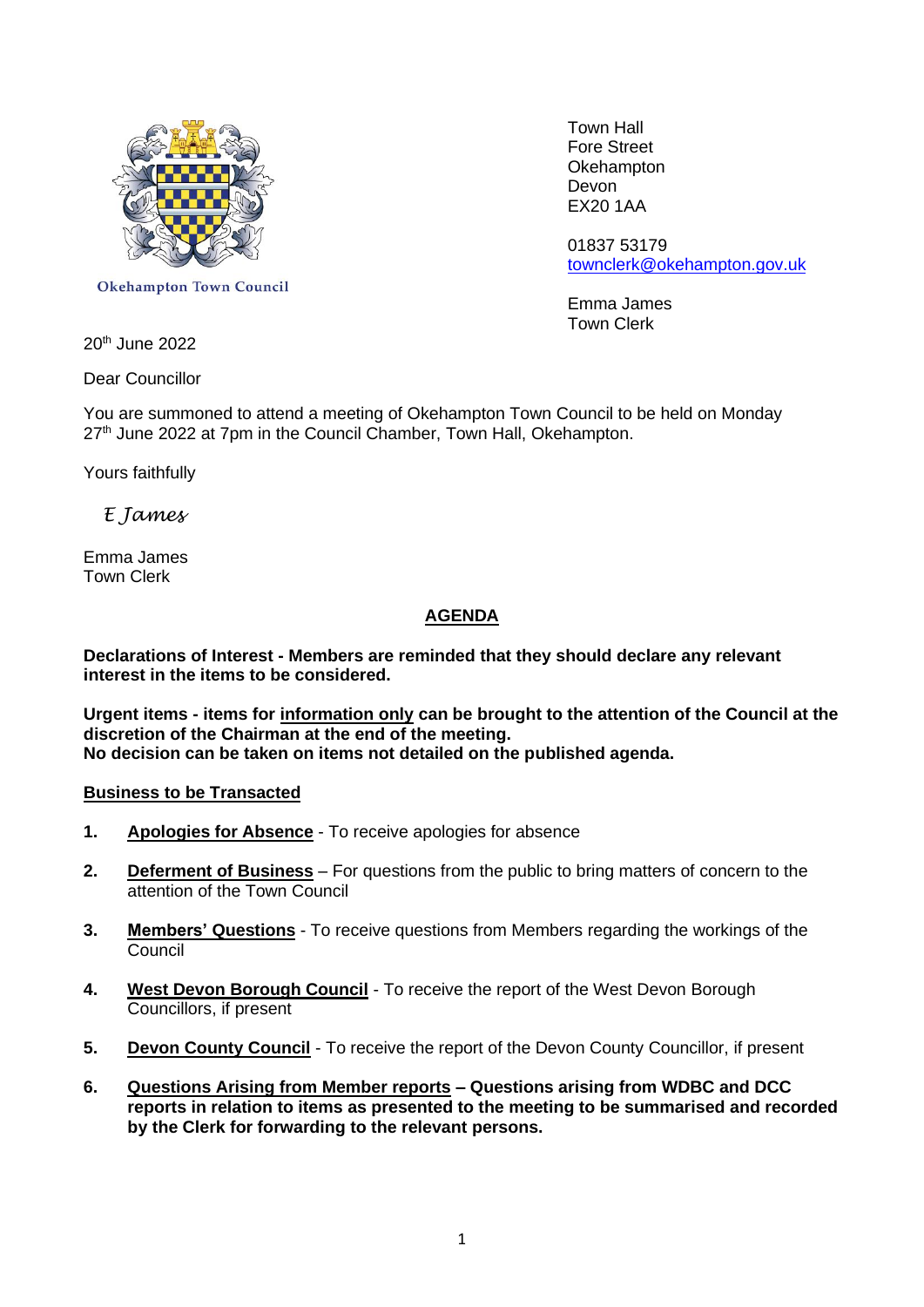### **7. Adoption of Minutes of Committees and to Receive Questions from Members Thereon** –

- **7.1** To adopt the minutes of the **Policy & Resources Committee** meeting held on 9<sup>th</sup> May 2022 and the Chairman to receive questions from Members regarding the workings and decisions made at this Committee meeting.
- **7.2** To adopt the minutes of the **Property Committee** meeting held on 14<sup>th</sup> March 2022 and the Chairman to receive questions from Members regarding the workings and decisions made at this Committee meeting.
- 7.3 To adopt the minutes of the **Parks Committee** meeting held on 4<sup>th</sup> April 2022 and the Chairman to receive questions from Members regarding the workings and decisions made at this Committee meeting.
- **8. Full Council Meeting Minutes** To receive, sign and approve the minutes of the Town Council meetings held on 23rd May 2022
- **9. Walkway behind The Old Mill** To note correspondence from DCC Highways in response to a request that the footpath that runs behind the Old Mill Site in Okehampton be designated a public right of way
- **10. Levelling Up Fund: West Devon Transport Hub** To note that a letter reconfirming the councils support of a funding bid for the West Devon Transport Hub has been sent to WDBC for inclusion in their bid submission documentation
- **11. Crime and Anti-Social Behaviour** To receive an update from the Clerk and resolve to write to the Police and Crime Commissioner highlighting current issues within Okehampton including crimes that have been captured on CCTV but for which no further action has been taken against the offenders
- **12. Charter Hall Roofing Project** To receive an update and consider any actions arising
- **13. Asset Register** To receive a report from Cllr Goffey, being the Councillor nominated to undertake an annual check of selected elements of the asset register
- **14. Tennis Club Agreement** To receive an update from the Clerk and reconfirm the termination of the agreement as resolved in 2016
- **15. Policies and Documents** To consider and resolve to approve the Grant Policy as recommended by the Policy & Resources Committee
- **16. Finance –** To resolve payment of the invoices in accordance with the schedule
- **17. Internal Auditor Appointment** To resolve to ratify the recommendation of the Policy & Resources Committee to appoint IAC Audit and Consultancy as the council's internal auditor for three years, 2022/23, 2023/24 and 2024/25 at the cost of £770 p/annum.
- **18. Management of Civic Events** To consider a report from Cllr Marsh
- **19. Civic Diary Report** To note events attended by the Mayor and Deputy Mayor during June 2022
- **20. Reports of Council Working/Task & Finish Groups** To note reports:
	- **20.1 Climate Change** (Cllrs Button, Goffey, Leech and Matravers)
	- **20.2 Charter Hall Roof Replacement** (Cllrs Goffey, Leech and Sanger)
	- **20.3 Placemaking Working Group** (Cllrs Abbots, Button, Leech, Marsh, Matravers and Travers)
	- **20.4 Community Governance** (Cllrs Goffey, Ireland, Matravers, Sanger and Tolley)